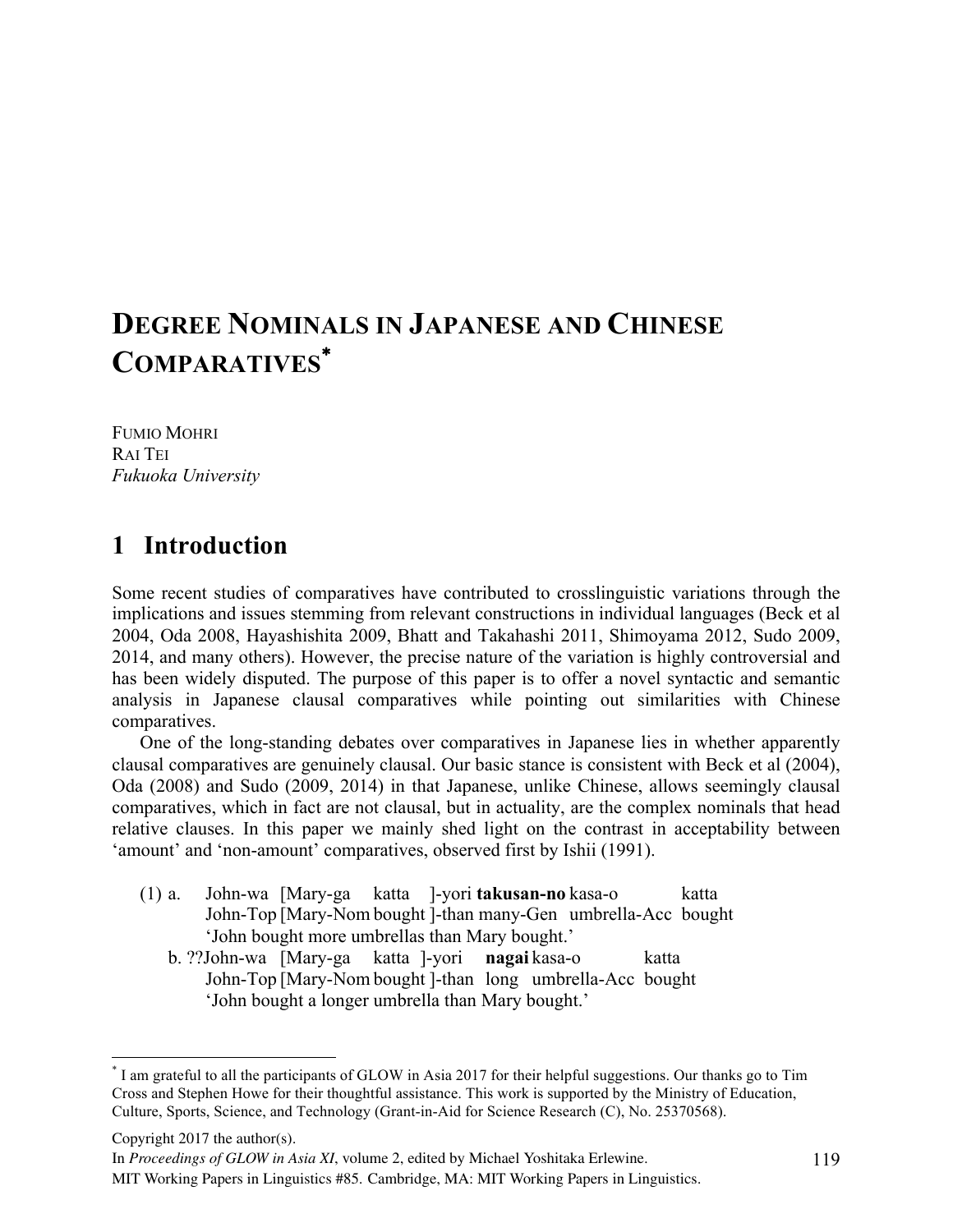Along the lines taken by some previous studies including the references above, we claim that seemingly clausal nominals are not in fact clausal, but the complex nominals that head relative clauses.

What has made our analysis novel is as follows: (i) the deleted head nominals are insistently degree nominals, not individual nominals; (ii) the grammatical degradation observed among (seemingly) clausal comparatives in Japanese and Chinese is due to the violation of Specificity Island Constraint (SIC); (iii) amount comparatives rely on an alternative strategy without degree operator movement which may circumvent the SIC violation.

### 2 Backgrounds

It has been revealed through recent studies that comparative constructions have crosslinguistic variations across languages. Many languages including English have two kinds of comparative constructions: phrasal and clausal comparatives.

(2) a. John is taller than Mary. (Phrasal Comparative) b. John is taller than Mary is (tall). (Clausal Comparative)

On the other hand, for example, Chinese only allows the standard of comparison to be phrasal, as in  $(3)$ :

|                                         |                                    |  |  |  |  |  |  | (3) a. Mohri [bi Tei] xie le gengduode lunwen.   |       |
|-----------------------------------------|------------------------------------|--|--|--|--|--|--|--------------------------------------------------|-------|
|                                         | Mohri than Tei write PT more       |  |  |  |  |  |  | paper                                            |       |
| 'Mohri wrote more papers than Tei.'     |                                    |  |  |  |  |  |  |                                                  |       |
|                                         |                                    |  |  |  |  |  |  | b. *Mohri [bi Tei xie ] xie le gengduode lunwen. |       |
|                                         | Mohri than Tei write write PT more |  |  |  |  |  |  |                                                  | paper |
| 'Mohri wrote more papers than Tei did.' |                                    |  |  |  |  |  |  |                                                  |       |

It is also noticeable that Japanese has only a phrasal comparative in adjectival predicates, as shown in the contrast between (4a) and (4b):

- (4) a. John-wa Mary-yori takai. John-Top Mary-than tall 'John is taller than Mary.' b. \*John-wa Mary-ga takai-yori takai. John-Top Mary-Nom tall-than tall
	- 'John is taller than Mary is (tall).'

When adjectival predicates are used both in the matrix and embedded clauses, the sentence is utterly ungrammatical in Japanese. The English gradable predicate in (2b), *tall*, can remain there with contrastive stress. In Japanese, on the other hand, neither the deletion of the predicate nor stress suffices to save (4b).

Let us next see some English cases in which a degree argument is involved in an object DP, as shown in  $(5)$ .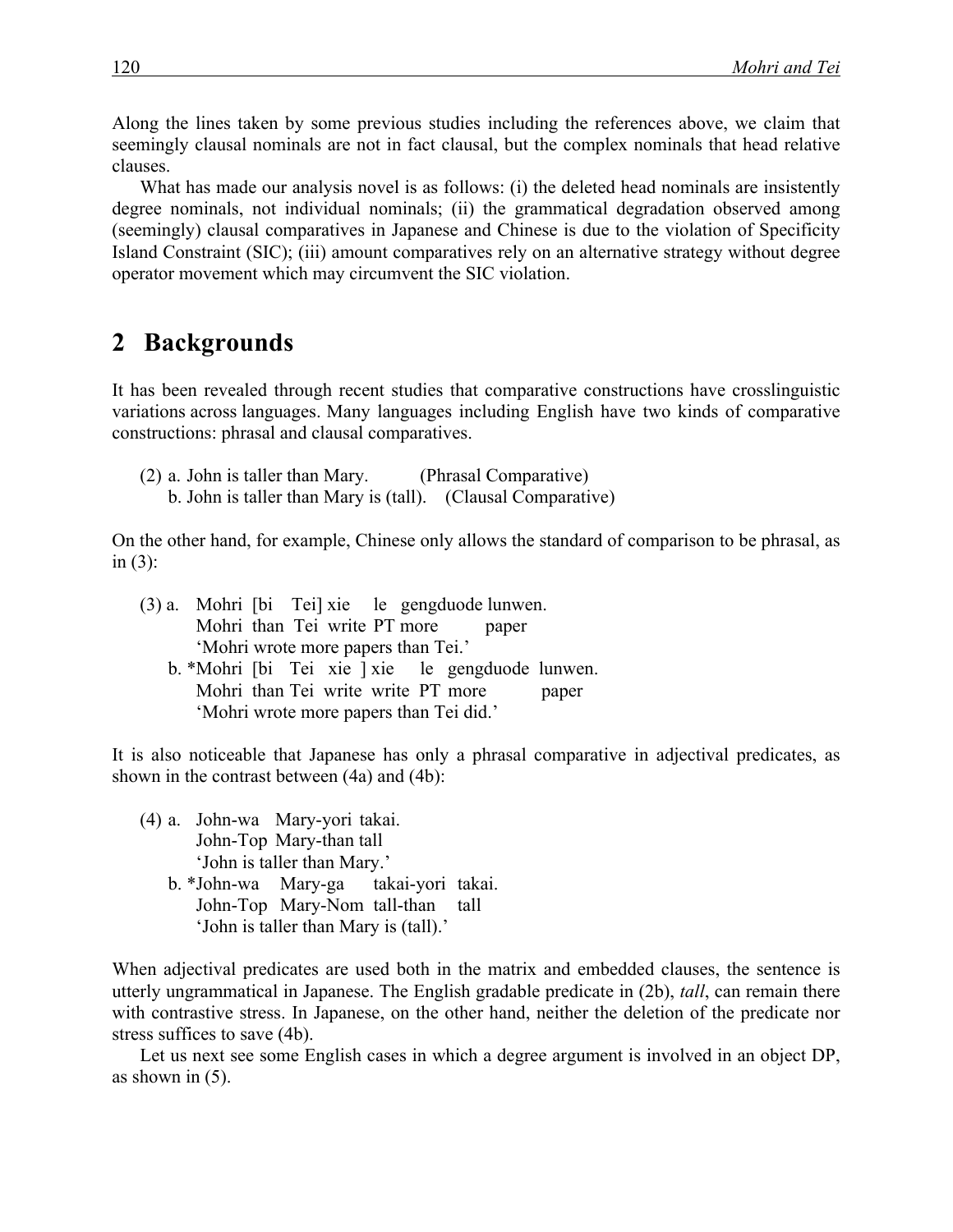- (5) a. John scored more goals than Bill did/ scored.
	- b. John kicked a longer ball than Bill did/ kicked.

Following the standard treatment, we assume that the comparative morpheme is a determiner of type  $\leq dt \leq dt$ ,  $\gg$ , which takes two sets of degrees and compares the maximal values of these two sets, as in  $(6)$ .

(6)  $[-er]] = \lambda D \cdot \lambda D' \cdot \max(D') > \max(D)$  (Hackl 2000:50)

Semantically, the comparative determiner requires two maximal degrees on a relevant scale to be compared. In order to yield such semantic calculation, we need to construct an appropriate syntactic structure, as shown in the LF structures (7a) and (7b).

(7) a.  $\lceil \log P \rceil$ -er than Op<sub>2</sub> Bill scored  $\lceil d_2$ -many goals]]<sub>1</sub> $\lceil \log J \rceil$  John scored  $\lceil \log d_1$ -many goals]] b.  $\lceil \log P \rceil$  -er than Op<sub>2</sub> Bill kicked  $\lceil a \, d_2$ -long ball] $\lceil \ln \rceil$  John kicked  $\lceil \log a \, d_1$ -long ball]]

The DegP, which is a generalized quantifier over degrees, undergoes movement, leaving a degree variable behind. Note also that a null operator Op is raised in the embedded clause to yield degree descriptions.

It is well known that Japanese comparatives show some unique characters that would fail to be explained with the analysis based on degree movement. To account for variation in comparatives across languages, Beck et al. (2004) propose a parameter that governs the presence /absence of degree movement, as follows:

- (8) Degree Abstraction Parameter (Beck et al. 2004: 325)
	- A language {does, does not} have binding of degree variables in the syntax.

Due to the negative setting of the parameter, Japanese does not have degree movement nor degree abstraction in syntax. In fact, some linguists, including Beck et al. and Oda (2008), have presented convincing evidence to contend that degree arguments do not undergo movement in Japanese.

First it has been pointed out since Snyder (1995) that Japanese does not allow the so-called subcomparatives of degrees, as follows:

- (9) a. \*Kono tana-wa doa-ga hiroi yori (motto) takai. this shelf-Topdoor-Nom wide than (more) tall
	- b. The shelf is taller than the door is wide. (Oda 2008: 18)

The truth conditions of these examples require that the two maximal degrees on scales in different dimensions be compared. Unlike the English counterpart (9b), the Japanese sentence is degraded. If the standard of comparison is computed independently of the matrix clause, using its own adjective, we would expect (9a) to be equally fine, contrary to fact. It follows thus that the degree operator analysis would have to give a stipulation to the reason why the sub-comparative configuration is not possible in Japanese.

Examples of intentional verbs with comparatives, too, show that degree arguments do not undergo movement in Japanese. As pointed out by Heim (2000: 224), when a DegP gets into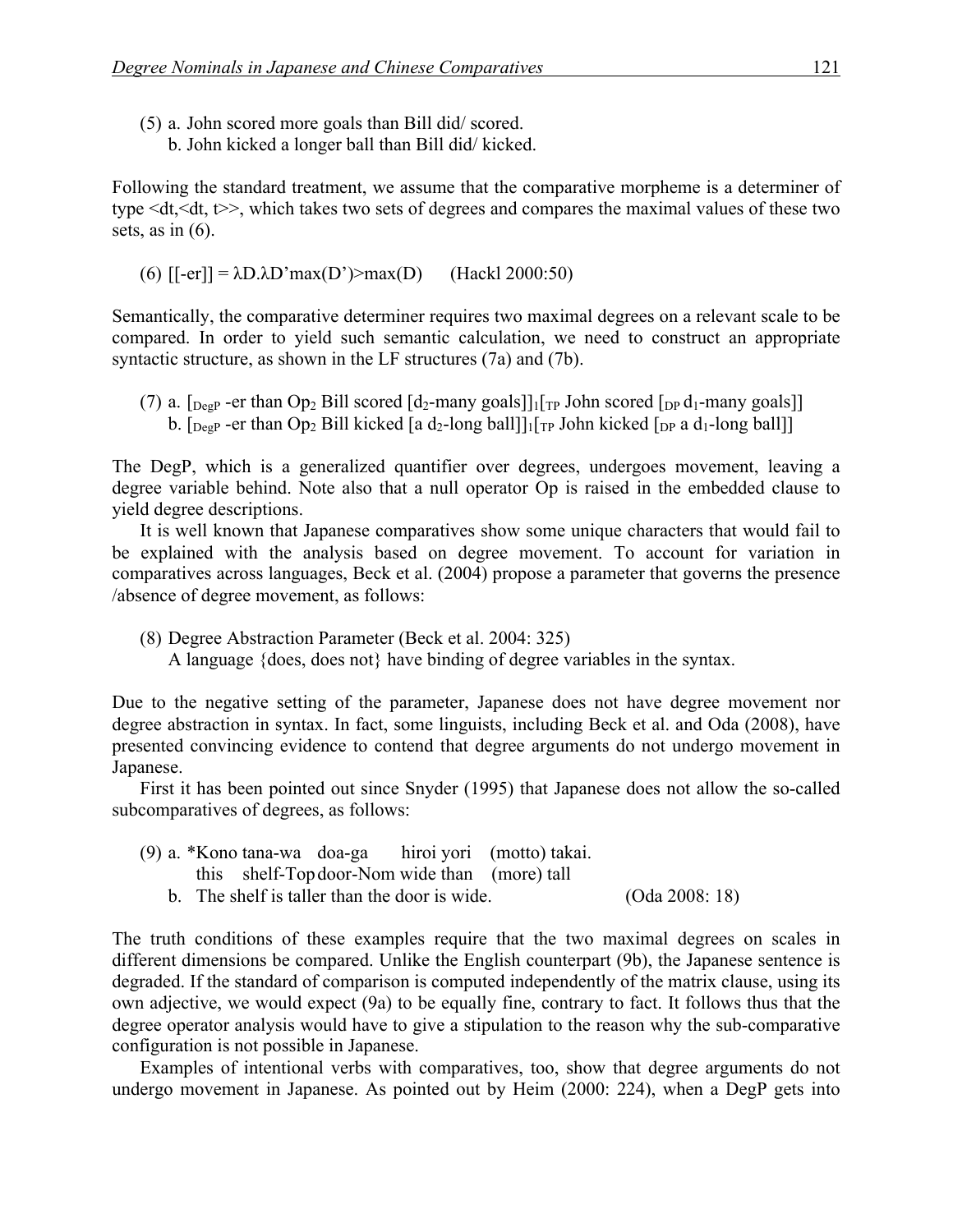scope interaction with an intentional verb, the sentence gives rise to ambiguous interpretations. However, at least in Japanese, such ambiguity cannot be observed (cf. Beck et al. 2004 and Oda 2008).

(10) (Sono sitagaki-wa 10 peeji desu.) (that draft-Top 10 pages copula) Sono ronbun-wa sore yori(mo) tyoodo 5 peeji nagaku-nakerebanaranai. that paper-Top that than exactly 5 pages long-be\_required 'The paper is required to be exactly 5 pages longer than that.' (OK be required  $> -er$ ,  $*-er$  > be required) (Beck et al. 2004: 331)

In cases such as (10) it would make two possible interpretations if the DegP can stay either below or above the necessity operator introduced by the intentional verb. However, exemplified above, we cannot obtain the reading in which the DegP moves beyond the necessity operator.

Finally, we make reference to the possibility of long-distance movement of degree arguments. Suppose in (11) that the degree arguments of the adverb *fast* and its Japanese counterpart *hayaku*, undergo movement, respectively.

- (11) a. John ran faster than Mary thinks Bill did/ ran. b. \*John-wa Mary-ga Bill-ga hasiru-to omou yori hayaku hasitta. Maki-Top Mary-Nom Bill-Nom run-Comp think than fast ran
- (12) Max ${d: \exists e.Agent(e)=j \land run(e) \land fast(e)(d)}$ Max{d:think(m,  $\forall$  w'Acc<sub>w</sub>→ $\exists$  e'Agent(w')(e')=b  $\land$  run(w')(e')  $\land$  fast(e')(d))}

The truth conditions of (12) for the sentences in (11a-b) say that the maximal degree *d* such that John ran d-fast exceeds the maximal degree d such that Mary thinks Bill ran d-fast. Since the verb *think* in the *than*-clause in (11a) is a bridge verb, the degree operator is predicted to successfully rise to the sentence-initial position. Analogously, the same syntactic derivation would be expected to take place in (11b) as well. Nevertheless, (11b) is utterly ungrammatical.

Given the negative setting of DAP, we do not have to resort to the explanation based upon the movement of degree arguments. The above-mentioned data are all taken to be a natural consequence from the assumption that Japanese lacks degree abstraction in syntax.

However, in fact, in Japanese it is possible to construct a clausal *yori*-complement as in (13). Note that unlike adjectival predicates like *takai* 'tall' in (4), the predicates, *keru* 'kick' and *nobiru* 'grow' have eventuality in their interpretations. This kind of predicate is more likely to allow clausal comparison.

- (13) a. John-wa Mary-ga nobita yori (se-ga) nobita. John-Top Mary-Nom grew than (height-Nom) grew 'John grew taller than Mary did/ grew.'
	- b. John-wa Mary-ga ketta yori takusan booru-o ketta. John-Top Mary-Nom kicked than many ball-Acc kicked 'John kicked more balls than Mary did/kicked.'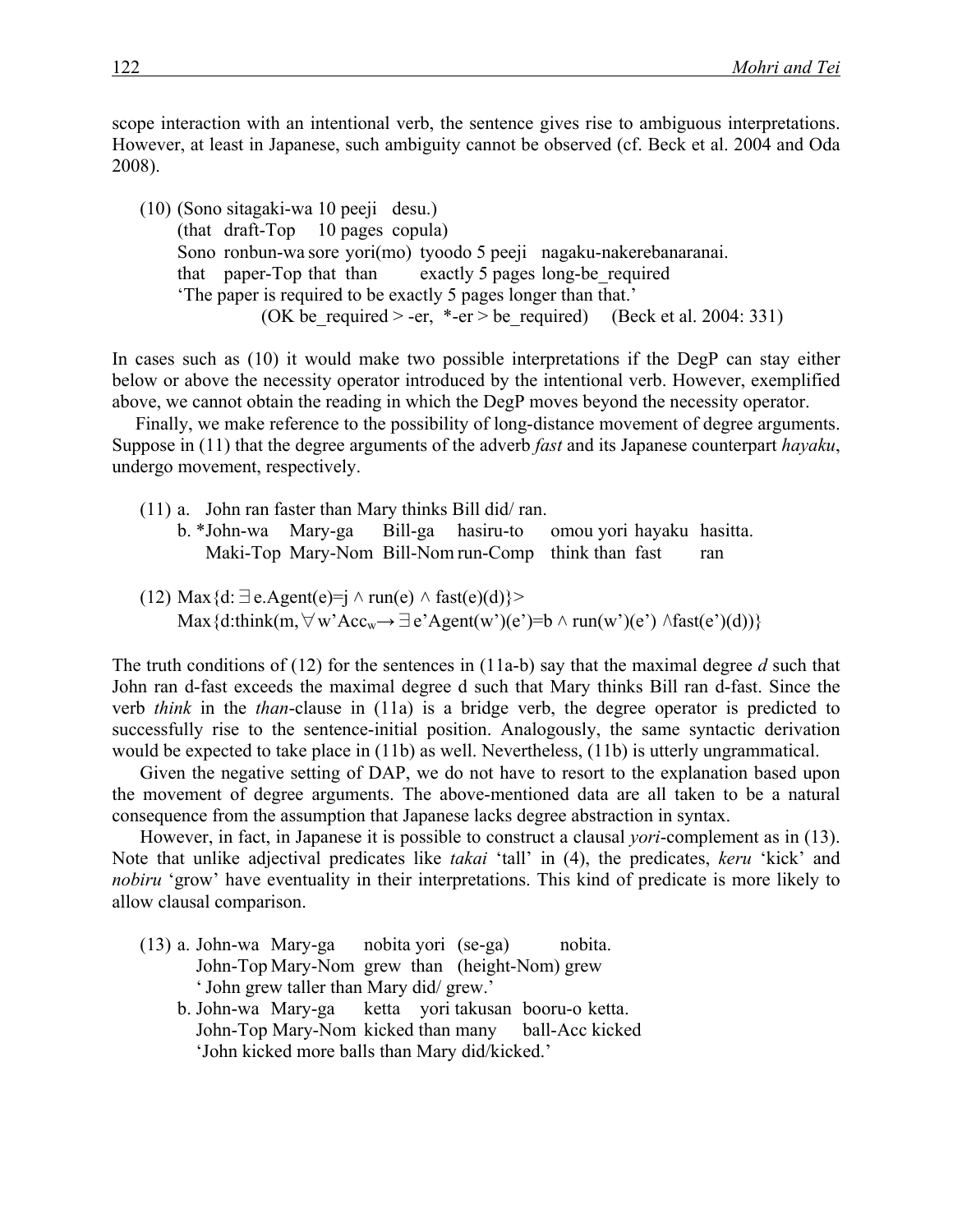Most notably, acceptability fluctuates in accordance to the type of compared degrees. More specifically, 'amount' degree comparatives are relatively acceptable in Japanese, in contrast to the other types of comparatives (cf. Beck et al. 2004, Bhatt and Takahashi 2011, and many others).

- (14) a. John-wa Mary-ga katta yori takusan-no hon-o katta. John-Top Mary-Nom bought than many-Gen book-Acc bought 'John bought more books than Mary did/ bought.'
	- b. ??John-wa Mary-ga katta yori omosiroi hon-o katta. John-Top Mary-Nom bought than interesting book-Acc bought 'John bought a more interesting book than Mary did/bought.' (Originally cited from Ishii (1991), but slightly changed)

Suppose that (15a) and (15b) below are the underlying LF structures for (14a) and (14b), respectively, where the degree operators undergo movement and then the object NPs are deleted. However, if this is the case, we will not be able to find any reason why the grammatical difference appears.

- (15) a. John-wa  $[Op_1$  Mary-ga  $[d_1$ -takusa hon-o] katta-yori takusan-no John-Top Mary-Nom many book-Acc bought-than many-Gen hon-o katta. book-Acc bought 'John bought more books than Mary did/ bought.'
	- b. \*John-wa [Op<sub>1</sub> Mary-ga [d<sub>1</sub>-omosiroi hon-o] katta-yori omosiroi hon-o katta. John-Top Mary-Nom interesting book-Acc bought-than interesting book-Acc bought 'John bought an interesting book than Mary did/bought.'

According to Beck et al. the sentences in (14) have a relative clause headed by a nominal, as shown in (15). Due to the negative setting of the DAP, Japanese does not allow degree abstraction in the syntax, so the apparent clausal comparison is underlyingly a phrasal comparison. However, as pointed out by Ishii (1991), this analysis fails to explain why only amount comparatives exhibit the possible deletion of the nominal.

### **2.1 Two Types of Accounts to Japanese Clausal Comparatives**

Japanese clausal comparatives show some unique properties, which are not observed in English and other Indo-European languages that allow underlyingly clausal comparatives. Crosslinguistically, those properties have been explained away with recourse to various approaches in the linguistic literature. Roughly we can divide the authors that examined this issue into two types: some researchers including Kikuchi (1987), Ishii (1991), Hayashishita (2009), Bhatt and Takahashi (2011) and Shimoyama (2012) postulate that Japanese clausal comparatives are in fact clausal (Clausal Approach); on the other hand, some including Beck et al. (2004), Oda (2008), Kennedy (2009), and Sudo (2009, 2014) claim that Japanese clausal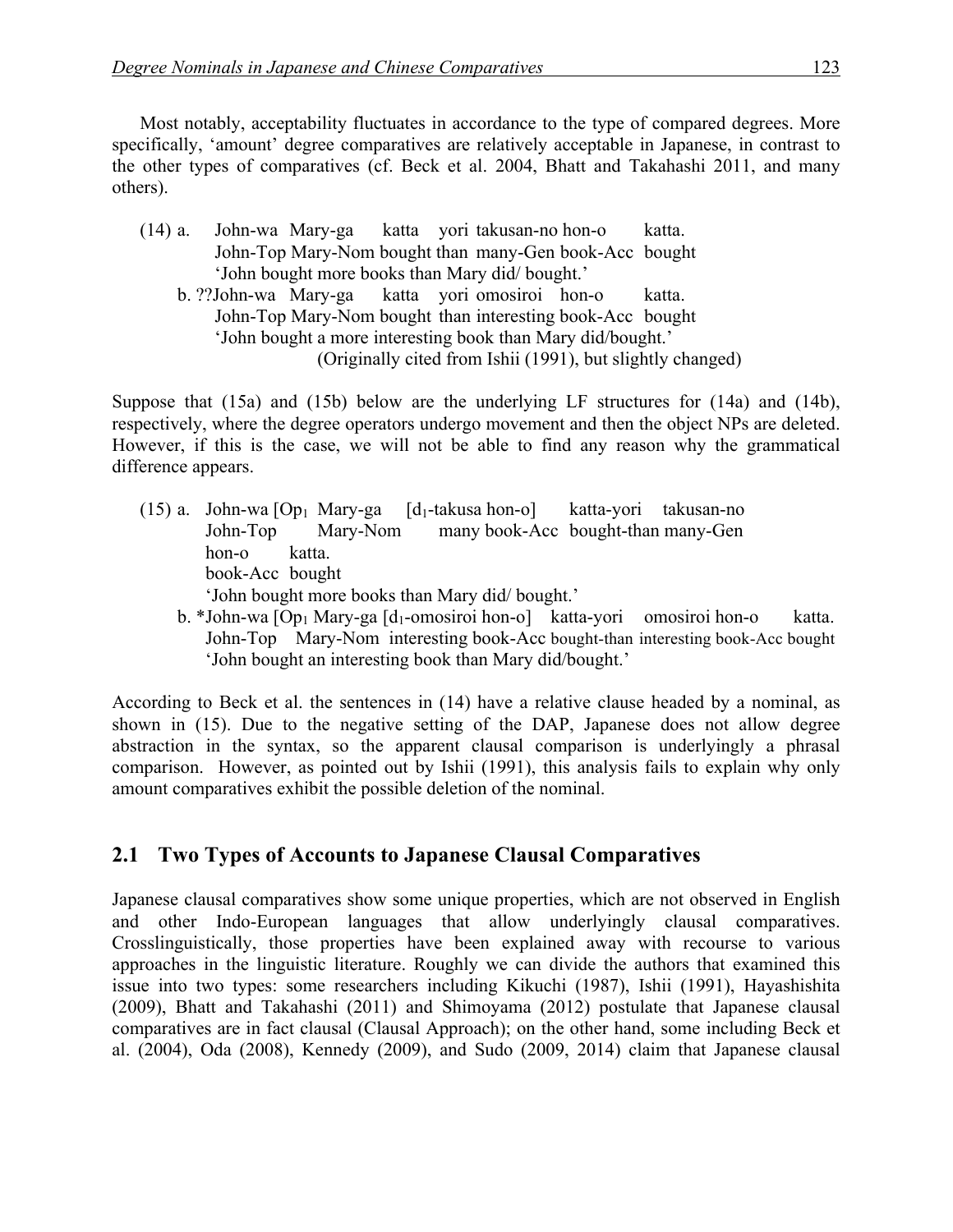comparatives exhibit the feature found in DP complex nominals with relative clauses (Nonclausal Approach). $<sup>1</sup>$ </sup>

The latter approach originates from Beck et al. (2004), according to which the *yori*-clauses in Japanese clausal comparatives are analyzed as DP-forming (free) relative clauses. Sudo (2014) proceeds along the lines of Non-clausal Approach, claiming that they involve a nominal structure whose nominal head is deleted by a syntactic deletion operation. What is noteworthy in his analysis is, first of all, that the deleted nominal cannot only be an individual nominal, but also a degree nominal. The clausal comparative in (16) below has two possible underlying structures as in (17a) and (17b):

- (16) John-wa [Bill-ga katta ]-yori takusan hon-o katta John-Top [Bill-Nom bought ]-than many book bought
- (17) a. John-wa [Bill-ga katta **ryoo**]-yori takusan hon-o katta John-Top [Bill-Nom bought amount]-than many book-Acc bought b. John-wa [Bill-ga katta **hon** ]-yori takusan hon-o katta John-Top [Bill-Nom bought book]-than many book-Acc bought

Furthermore, Sudo claims that given the deletion analysis, the presence of another occurrence of the deleted noun is required for the deletion to be licensed.

(18) \*John-wa [Mary-ga yatotta **hito**]-yori kasikoi John-Top [Mary-Nom hired person]-than smart 'John is smarter than the person Mary hired.'

The degradation of (18) can be attributed to the lack of a licensor for the deleted nominal, that is, its overt antecedent. Note also that the deletion analysis has a beneficial result: it can resolve the puzzle stemming from Beck at.al (2004). They propose a configuration of free relatives for seemingly clausal comparatives, but, unlike Sudo, do not postulate syntactic deletion. What has been puzzling from their analysis is why the free relative with a covert head can only appear in the complement of *yori*. As exemplified below, it cannot appear in any other (argument or nonargument) position:

- (19) a. [Mary-ga katta]-yori [Mary-Nom bought ]-than 'than what Mary bought'
	- b. \*John-wa [Mary-ga katta ]-ga hosii. John-Top Mary-Nom bought]-Nom want

It seems obvious that likewise with (18), the degraded status of (19b) is due to the lack of a licensor for the deleted nominal.

 $1$  Sudo (2009) is an earlier version of Sudo (2014), but the latter brings forth more elaborated proposal of the syntactic deletion of the head nominal in the *yori*-complement.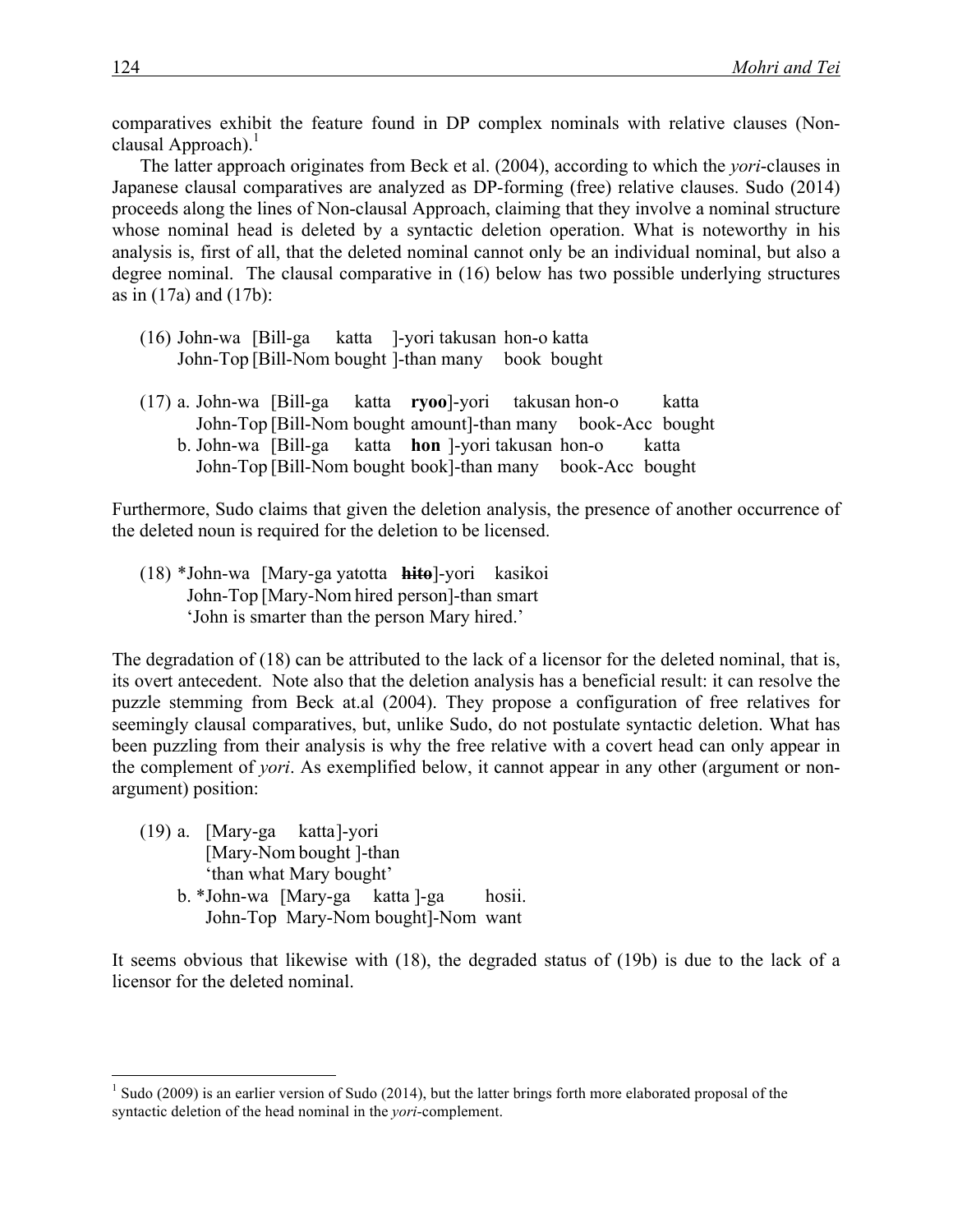## **3** Our Proposal

Based upon the analysis of Sudo (2014), our discussion will proceed with Non-clausal Approach: apparent clausal comparatives in Japanese are not in fact clausal, but the complex nominals that head relative clauses; the seemingly clausal look of a Japanese clausal comparative is analyzed as the result of syntactically deleting the head noun of the complex nominal complement of *yori*, leaving behind the relative clause (Sudo 2014). What makes our analysis crucially different from Sudo, however, is that the head (covert) nominals should be uniformly treated as 'degree' nominals; otherwise the gradable acceptability in (20) is dealt with as 'subtle' or 'weak' difference or ignored.

- (20) a. John-wa [Mary-ga katta ]-yori **takusan-no** kasa-o katta John-Top [Mary-Nom bought ]-than many-Gen umbrella-Acc bought 'John bought more umbrellas than Mary bought.'
	- b. ??John-wa [Mary-ga katta ]-yori **takai** kasa-o katta John-Top [Mary-Nom bought ]-than expensive umbrella-Acc bought 'John bought an expensive umbrella than Mary bought.'

Given Sudo's deletion analysis as it is, the observed difference is not predictable because the underlying constructions before the deletion are both grammatically fine.

(21) a. John-wa [Mary-ga katta **kasa** ]-yori **takusan-no** kasa-o katta John-Top [Mary-Nom **Error! Bookmark not defined.**umbrella]-than many-Gen umbrella-Acc bought

'John bought more umbrellas than the umbrellas Mary bought.'

b. John-wa [Mary-ga katta **kasa** ]-yori **takai** kasa-o katta John-Top [Mary-Nom bought umbrella]-than expensive umbrella-Acc bought 'John bought a more expensive umbrella than the umbrella Mary bought.' (Sudo 2014: 48)

On the other hand, if the deleted head nominals are degree nominals, the grammatical difference in (20) is a natural consequence, as shown below<sup>2</sup>:

- (22) a. John-wa [Mary-ga katta **honsuu**]-yori **takusan-no** kasa-o katta John-Top[Mary-Nombought number]-than many-Gen umbrella-Acc bought '(Lit.) John bought more umbrellas that the number of umbrellas Mary bought.'
	- b. ??John-wa [Mary-ga katta **nedan**]-yori **takai** kasa-o katta John-Top[Mary-Nombought price ]-than expensive umbrella-Accbought '(Lit.) John bought a more expensive umbrella than the price of the umbrella Mary bought.'

 <sup>2</sup> We assume that degree nominals such as *nedan* 'price' and *honsuu* 'number' are predicates of degrees. In addition to those nominals, degree nominals in Japanese are productively derived with the *sa*-suffix attached.

<sup>(</sup>i) omosirosa 'interestingness', kasikosa 'smartness', umasa 'skillfulness', oisisa 'deliciousness'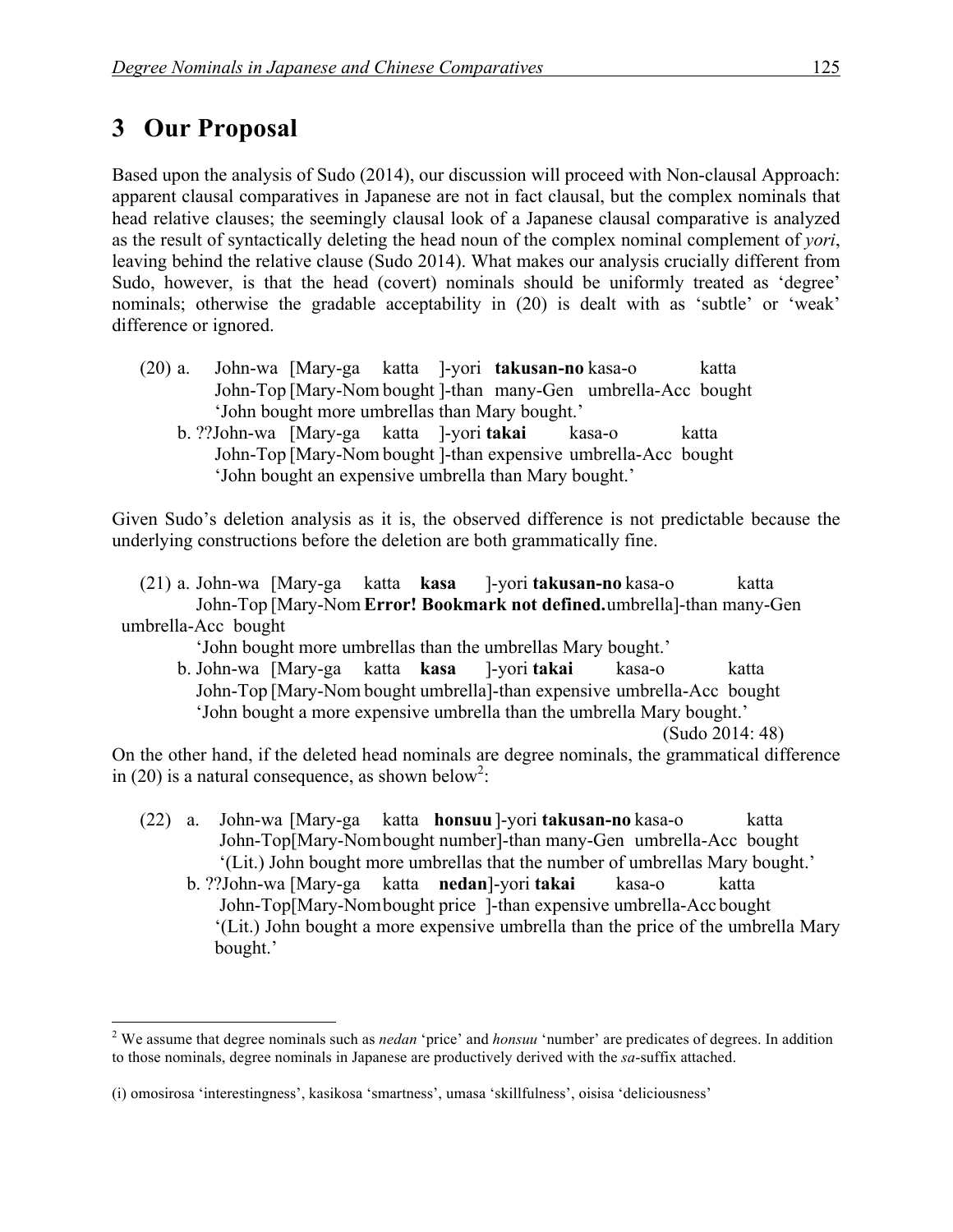Where does the degraded status of (20b) come from? We argue that it can be attributed to the failure with the syntactic derivation of the relative clause<sup>3</sup>. Let us prove that our argument will be on the right track. We assume first that degree nominals are lexically a predicate of degrees (of type  $\le d$ ,  $t$ ), and that those in (22) combine with the modifying relative clauses to derive complex nominals. Note that they need to combine in an appropriate manner. As specifically assumed in Sudo (2014: 42), it should be appropriate to rely on a manner in which the two predicates are conjoined while maintaining their semantic type. Sudo resorts to Heim and Kratzer's (1998) Predicate Modification, claiming that the two degree predicates combine to yield a complex degree nominal, which is finally taken as the argument for a covert definite article. Alternatively, it can also be assumed that the degree argument slots of the degree nominals are 'restricted' via Chung and Ladusaw's (2003) Restriction. Either way, the point is that the relative clauses need to be degree relative clauses, which are subject to abstraction over degrees.

Here we assume with Sudo (2014: 42) that the LF representation for the *yori* complement in (22b) is depicted schematically as in (23).

(23)  $\lceil \frac{D}{2} \rceil$  [DegP $\lceil \frac{C}{2} \rceil$  and  $\lceil \frac{D}{2} \rceil$  and  $\lceil \frac{D}{2} \rceil$  and  $\lceil \frac{D}{2} \rceil$  and  $\lceil \frac{D}{2} \rceil$  and  $\lceil \frac{D}{2} \rceil$  and  $\lceil \frac{D}{2} \rceil$  and  $\lceil \frac{D}{2} \rceil$  and  $\lceil \frac{D}{2} \rceil$  and  $\lceil \frac{D}{2} \rceil$ 

Semantically, (23) is composed as a result of degree abstraction over the relative clause, and via Predicate Modification. Furthermore, we also assume that degree nominals such as *nedan*, 'price' and *ryoo* 'amount' and the nominals derived from dimensional adjectives, such as *omosirosa* 'interestingness' and *kasikosa* 'smartness', all have the denotation (24), where  $m_A$  is a measure function associated with the degree nominals or the original adjectives (cf. Watanabe 2014).

(24) [[nom<sub>deg</sub>]] = 
$$
\lambda x. \lambda d
$$
. **m**(x)=d:  $\leq e, \leq d, t \geq 1$ 

Suppose that the degree nominal *nedan* 'price' in (22a) has its first argument x saturated with a free variable, which is thus interpreted with respect to the assignment function g. In this case the value of x is identical with the umbrella that Mary bought, and is given the following interpretation:

(25)  $[|price]|^g = \lambda d$ .  $m_{price}(g(x)) = d = \lambda d$ .  $m_{price}(\lambda y(umbrella(y))) = d$ 

Next we turn to the syntactic and semantic representations of the relative clause, whose LF structure is denoted as the CP in (26).

(26) a. 
$$
[[CP]]^g = [Op_1 \text{ Mary bought } d_1\text{-expensive umbrella}]
$$
 b.  $[[1 \text{ CP}]]^g = \lambda d \, [[CP]]^{gd/1} = \lambda d$ . Mary bought d-expensive umbrella

In order to implement the compositionality between the relative clause and its head degree noun, we need to shift the relative clause to a predicate of type  $\langle d, t \rangle$ . Put differently, by applying degree abstraction in syntax, as represented in (26b), we obtain the appropriate denotation of

 $3$  As discussed thoroughly in Sudo (2014), the deletion of the head nominal requires its licensor, that is, a relevant adjective. I assume, with Sudo (2014: 13) that the degree nominal *honsnu* 'number' can be deleted in relation to the gradable adjective *takusan* 'many'. Apparently they are not identical, but they underlyingly share a common root and have become obscured by idiosyncratic spell-out rules.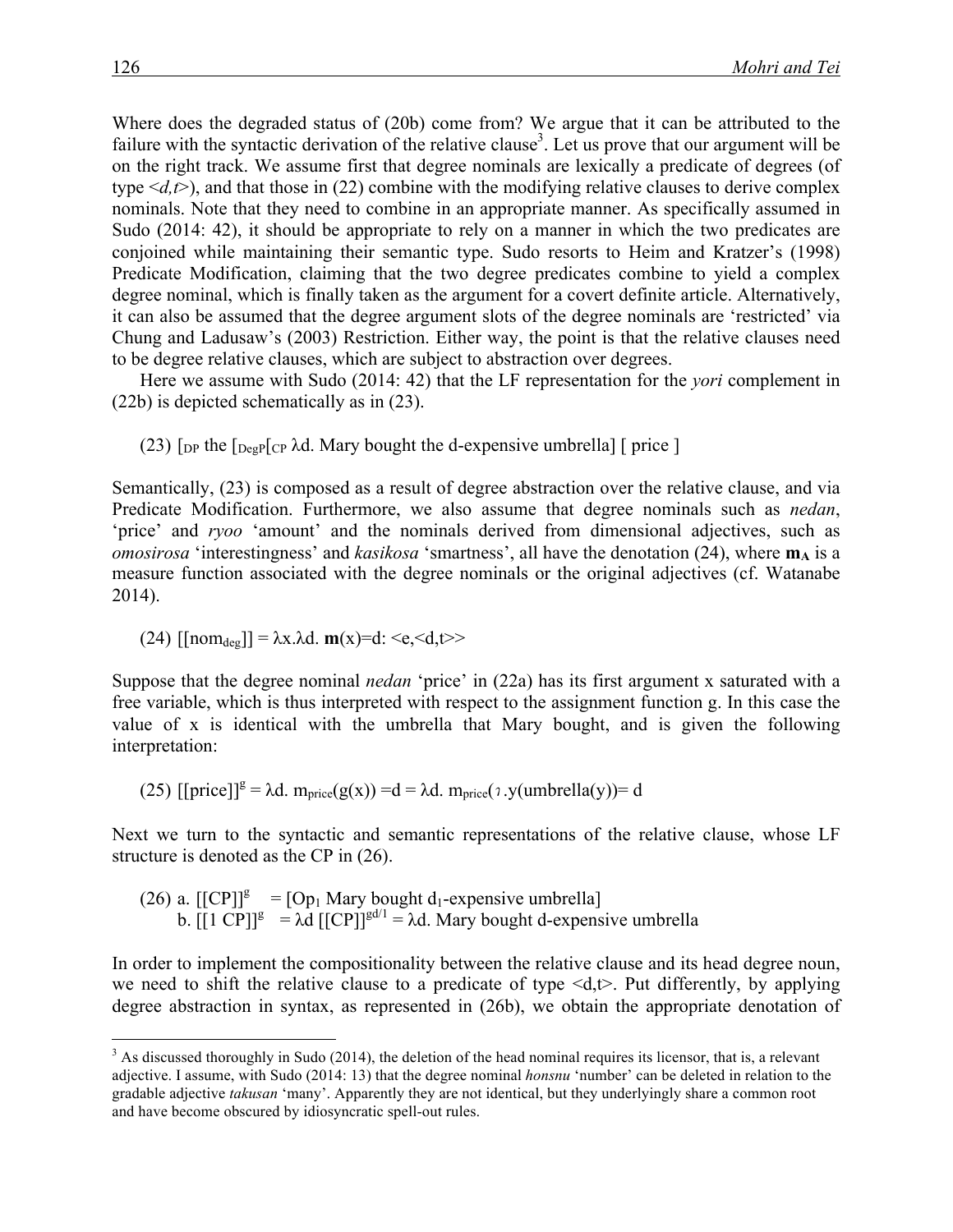type <d,t>. Thus, the same type of two predicates combine via Predicate Modification, to yield another predicate without type-shifting. The resultant complex predicate, as it is, becomes an argument for a (covert) iota, whose application yields the maximal degree as a standard of complement in the *yori*-complement, as shown in (27):

(27) (the)  $\lceil \log P \rceil$  ( $\lceil \log P \rceil$  and  $\lceil \log P \rceil$  d-expensive umbrella price)

This approach apparently runs contrary to Beck et al's DAP, but we claim that degree abstraction should be implemented in syntax (as part of general operation for the formation of relative constructions).<sup>4</sup> Of course, the abstraction operation without resorting to the operator movement in syntax may be possible, as is assumed by Takeda (1999). However, we dare to say that the availability of degree abstraction in syntax has to do with acceptability in (apparent) clausal comparatives. In other words, if this degree abstraction is blocked due to a syntactic constraint, then Predicate Modification is also blocked, and as a consequence, the complex degree nominal fails to be formed.

Apparently, the LF structure (27) for the *yori*-complement in (22b), repeated (but slightly modified) in (28), is semantically fine, but (22b) is grammatically degraded. This degradation, we claim, should be attributed to the failure in degree abstraction in syntax.

(28) ??John-wa [Mary-ga pro katta (nedan)]-yori **takai** kasa-o katta John-Top [Mary-Nom pro bought (price)]-than expensive umbrella-Acc bought '(Lit.) John bought a more expensive umbrella than the price of the umbrella Mary bought.'

More specifically, the degree operator is blocked from moving out of the DP, as represented below, because the DP forms a specificity island. In this case, note that the umbrella Mary bought in the *yori*-clause, whose price is the standard of comparison in the *yori*-complement, is given a unique interpretation in a contextually restricted situation.

(29) (the) [λd. Mary bought [DP the d-expensive umbrella] expensiveness

It has been observed that in determiner-less languages, their nominals may appear bare or with demonstratives depending on the type of definiteness (cf. Jenks 2015). Japanese, a determinerless language, has its definite nominals appear bare except when they receive familiar or anaphoric interpretations --- they usually appear with the demonstrative *sono*. We do not enter into the discussion of whether the DP object is null, represented as *pro* in (28), or deleted, but assume that in LF the degree operator undergoes movement out of a definite nominal. Given the discussion so far, the movement should be blocked due to the Specificity Island Condition (SIC), and thus the appropriate degree nominal fails to be derived.

(30)  $\lceil_{CP}$  Op<sub>1</sub> Mary bought  $\lceil_{DP}$  the d<sub>1</sub>-expensive umbrella  $\blacksquare$  SIC violation

 $4$  If this is the case, we have to admit to the degree movement in syntax, which is apparently in conflict with the DAP. However, as Sudo suggests, this abstraction pertains only to the formation of (degree) relative clauses, never supporting the DAP nor the existence of clausal comparatives in Japanese.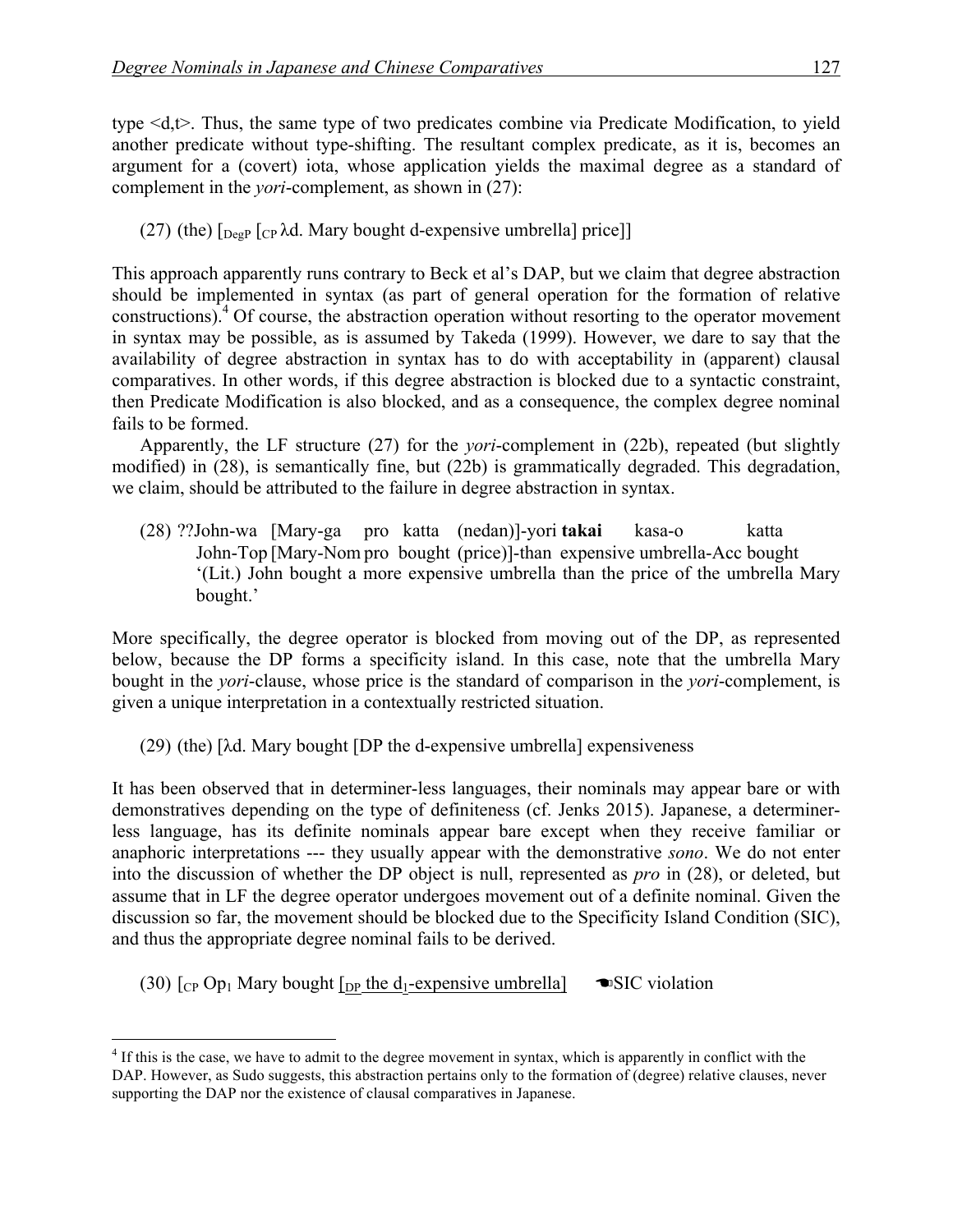Our argument here will also be strengthened by the following example, i.e., the contrast with a habitual situation, as shown below:

(31) John-wa [Mary-ga (hudan) pro kau (nedan) ]-yori **takai** kasa-o katta John-Top [Mary-Nom (usually)pro buy (price) ]-than expensive umbrella-Accbought '(Lit.) John bought a more expensive umbrella than the price of an umbrella Mary usually buys.'

(31), slightly different from (28), describes a habitual situation, which improves the acceptability substantially. Why does it have its acceptability improved?

Let us just take a look at the example (32a) and its truth conditions:

(32) a. Mary buys an umbrella (when it rains). b. Gens  $[C(s)] \exists x, s' [s' \le s \land \text{Agent}(m, s') \land \text{buy}(x, s') \land \text{umbrella}(x, s')]$ 

Note incidentally that (31) says that the price of an umbrella Mary usually buys in a nonspecific situation s is compared to the one that John bought at the utterance situation. Let us say that the matrix clause in (31) is asserted on the presupposition (32a) that Mary usually buys an umbrella under the situation in which it rains, which is truth-conditionally denoted above in (32b). The umbrella Mary buys in a relevant situation s' may denote the unique individual, but in the situation of the embedded CP, the umbrella whose price is to be compared should not be specific. It can also be conceived that in a wider situation s the umbrellas Mary has bought are numerous, and any of those umbrellas, more precisely, any price of them can be a standard of comparison. Given the discussion here, we assume that in (31) the degree operator moves out of the DP, as shown in (33a). Note that this movement is not subject to the SIC because the DP does not form a specificity island, thus feasibly yielding a predicate of degrees (of type  $\le d, t$ ). That is, the derived degree predicate successfully combines with the degree nominal via Predicate Modification, as denoted in (33b):

(33) a.  $\lceil \frac{C_P}{O_p} \rceil$  Mary usually buys  $\lceil \frac{D_P}{O_p} \rceil$  a d<sub>1</sub>-expensive umbrella b. (the) [λd. Mary usually buys [DP a d-expensive umbrella]] price

Similar facts seem to hold in Mandarin Chinese. Recall that as touched upon earlier in this paper, Chinese does not even allow seemingly clausal comparatives. Setting this fact aside, let us see a difference in acceptability observed when amount or non-amount degree nominals appear as the standard of comparison, as shown in (34).

- (34) a. ??John mai le bi Mary mai DE jiage haiyao guide san. John buy PT than Mary buy RC price more expensive umbrella 'John bought more expensive umbrella than Mary did.'
	- b. John mai le bi Mary mai DE shuliang haiyao duode san. John buy PT than Mary buy RC amount more many umbrella 'John bought more umbrellas than Mary did.'

Furthermore, the contrast between episodic and habitual environments in the *yori*-complement can be extended to Chinese as well: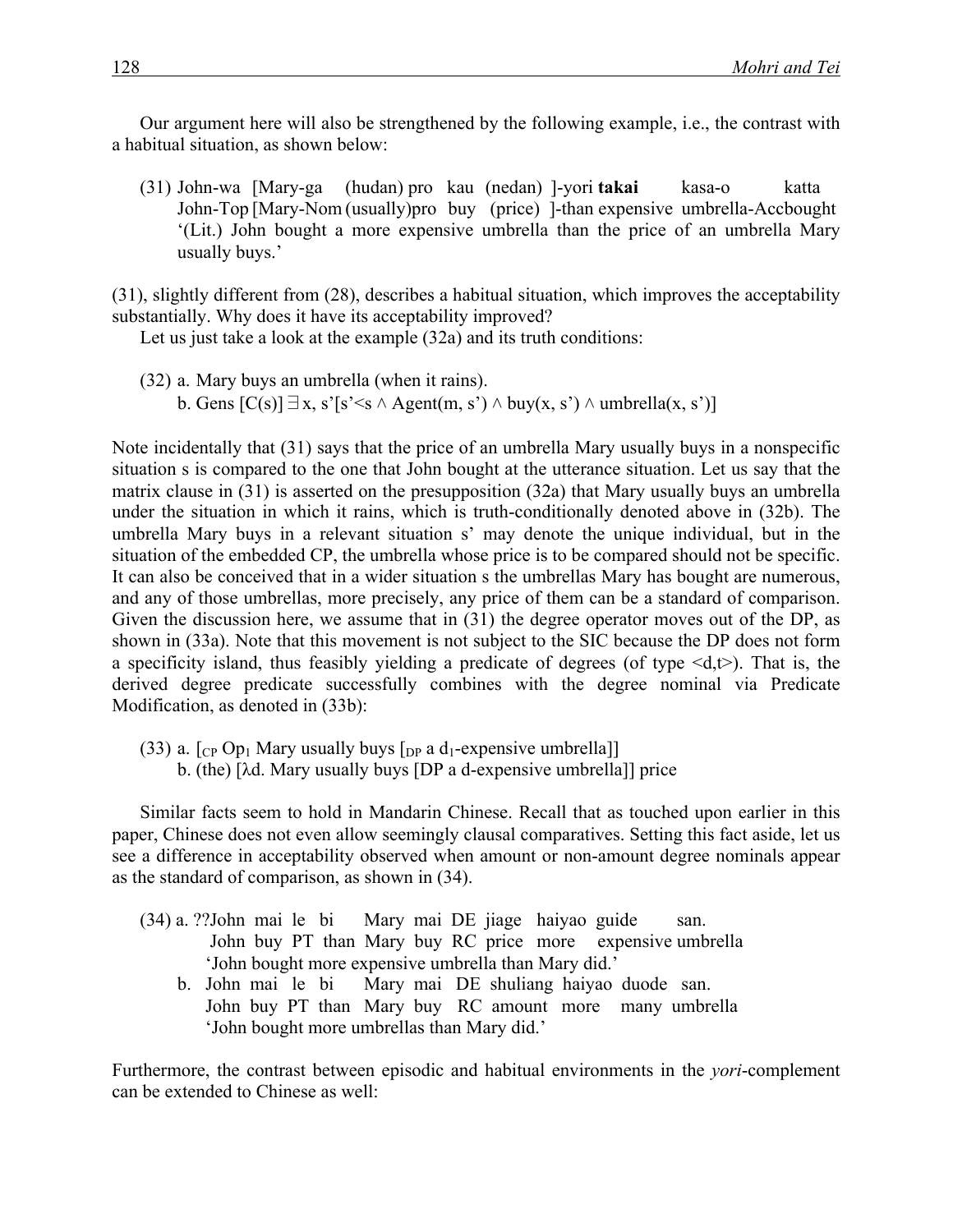(35) John mai le bi Mary pingshi mai DE jiage haiyao guide san. John buy PT than Mary usually buy RC price more expensive umbrella 'John bought more expensive umbrella than Mary usually does.'

Note that (35), where a habitual interpretation is yielded with the adverb *pingshi* 'usually', shows a substantial improvement. This fact, too, is straightforwardly accounted for by assuming that there is abstraction over degrees in syntax. In (35) the habitual context in the complement of *bi* makes it possible for the degree operator to undergo movement: it is a movement out of the nonspecific DP, which is not subject to the  $SIC$ <sup>5</sup>

- (i) a. John-wa [Mary-ga hasiru]-yori **tookuni** hasitta. John-Top [Mary-Nom runs]-than far ran 'John ran farther away than Mary ran.'
	- b. John-wa [Mary-ga aruita ]-yori **nagaku** aruita. John-Top [Mary-Nom walked]-than long walked 'John walked longer than Mary walked.'
- (ii)a. John-wa [Mary-ga amu]-yori **kiyooni** mahuraa-o anda. John-Top [Mary-Nom knits ]-than dexterously scarf-Acc knitted 'John knitted a scarf more dexterously than Mary does.'
	- b. John-wa [Mary-ga tukutta]-yori **tegiwayoku** omuretu-o tukutta**.** John-Top [Mary-Nom cooked]-than adeptly omelet-Acc cooked 'John cooked an omelet more adeptly than Mary did.'

These examples, too, are derived uniformly as a consequence of degree nominals being deleted by a syntactic deletion operation. Thus, their underlying structures are assumed to be the ones whose *yori*-complements are relative structures headed by degree nominals, as shown below:

- (iii) a. John-wa [Mary-ga hasiru **kyori**]-yori **tookuni** hasitta. John-Top [Mary-Nom runs distance ]-than far ran 'John ran farther away than Mary ran.'
	- b. John-wa [Mary-ga aruita **jikan**]-yori **nagaku** aruita. John-Top [Mary-Nom walked time]-than long walked 'John walked longer than Mary walked.'
- (iv) a. John-wa [Mary-ga amu **teido**]-yori **kiyooni** mahuraa-o anda. John-Top [Mary-Nom knits degree]-than dexterously scarf-Acc knitted 'John knitted a scarf more dexterously than Mary does.'
	- b. John-wa [Mary-ga tukutta **tegiwayosa**]-yori **tegiwayoku** omuretu-o tukutta**.** John-Top [Mary-Nom cooked adeptness]-than adeptly omelet-Acc cooked 'John cooked an omelet more adeptly than Mary did.'

What appear as head nominals, *kyori* 'distance', *jikan* 'time', *teido* 'degree' and *tegiwayosa* 'adeptness', are all categorized as degree nominals, being a predicate of degree (of type  $\langle d, t \rangle$ ). As you can also see form the verbal forms in the *yori*-complement, irrespectively of generic or episodic statements those examples are all relatively fine. Note also that some of them are fine despite the fact that they are non-amount comparatives.

We assume that likewise, these *yori*-comparatives, too, are derived from the degree modification. What differs is that the degree operator does not move out of the object DPs but the adverbials. Without delving into the details of further compositionality, we assume that the resultant LF structure for (iia) is (v) below, where the lambda abstraction in the relative clause, concomitant with the degree operator movement, makes it possible for the relative clause to combine with the degree nominal, *dexterousness*.

<sup>&</sup>lt;sup>5</sup> The following examples are all cases in which degree operators undergo movement from VP-adverbials.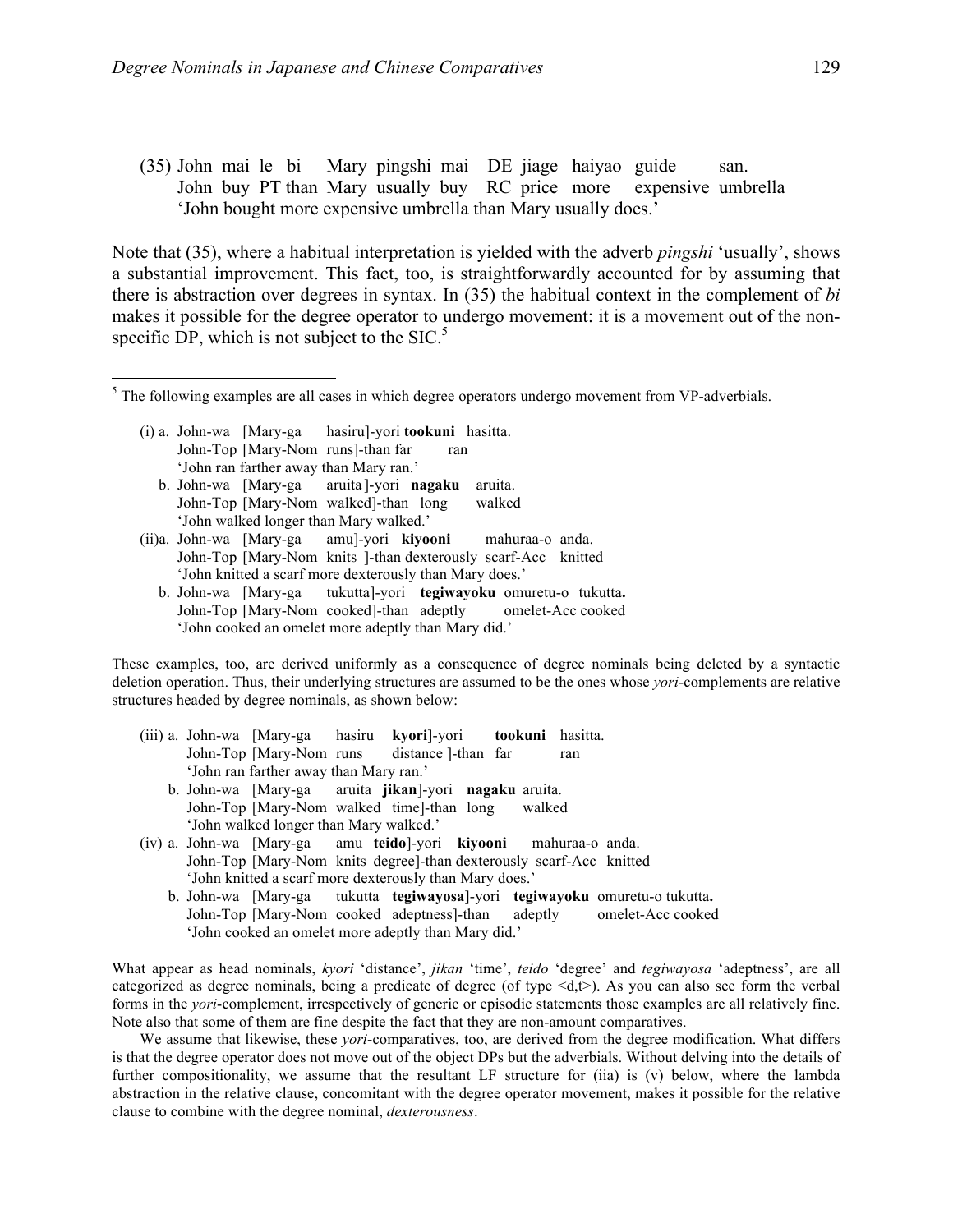#### **3.1 Rescue Operation: An Event Abstraction-based Solution**

The discussion so far has resolved the puzzle stemming from the difference between episodic and habitual contexts in the Japanese *yori*-complement and the Chinese counterpart, the *bi*complement. In a nutshell, the strategy we rely on imposes restriction on syntax, i.e. availability of degree operator movement in syntax. However, we have not yet provided any solution to a bigger puzzle, i.e., the contrast in acceptability between 'amount' and 'non-amount' comparatives, as touched upon earlier in this paper, repeated again below:

- (36) a. John-wa [Mary-ga katta ]-yori **takusan-no** kasa-o katta John-Top [Mary-Nom bought ]-than many-Gen umbrella-Acc bought 'John bought more umbrellas than Mary bought.'
	- b. ??John-wa [Mary-ga katta ]-yori **nagai** kasa-o katta John-Top [Mary-Nom bought ]-than long umbrella-Acc bought 'John bought a longer umbrella than Mary bought.'

Even some of the informants who judge (36b) as acceptable seem to find it mildly degraded than (36a). Where does this degradation come from? Given the syntax-based approach here, the degree movement in the *yori*-complement in (36a) should give rise to the violation of the SIC constrain, and likewise should be judged unacceptable, contrary to fact.

Here we propose that an alternative operation should apply to derive a degree predicate in the *yori*-complement as a 'rescue strategy': it should take effect as a last resort. Note that what are compared in (36a-b) are the numbers of the umbrellas and the lengths of the umbrellas, respectively. As for (36a), the degrees (cardinalities) of the umbrellas in question change in accordance to the accumulation of the relevant event. In other words, as the umbrella-buying events proceed and their amount accumulates, the number of the umbrellas bought by Mary will increase. For instance, the number of three umbrella-buying events will correspond to the number of umbrellas measured in the individual domain, i.e., three umbrellas. On the other hand, such a correlation does not hold in (36b): even though the relevant events proceed and their amount accumulates, the length of an umbrella will not be greater. Through the overview of comparatives in Japanese, it turns out that the clausal comparatives that are judged somewhat acceptable are the cases in which the standard of comparison in the *yori*-complement is closely related to the gradable property of an event.

It thus follows that the standard of comparison in the amount comparative (36a), that is, the amount of the denotation of the DP object can also be derived from the amount of the event. How can it be, however? What has to be compared as the standard of comparison in the *yori*complement is the cardinality of the umbrellas Mary bought, not Mary's umbrella-buying event.

In order to solve this dilemma, we would like to follow the analysis taken by Krifka (1989) and Nakanishi (2007) and introduce a homomorphism *h*, that is, a structure-preserving function.

 $\overline{a}$ 

<sup>(</sup>v) (the)  $\lbrack_{\text{DegP}}\lbrack_{\text{CP}}$   $\lambda$ d. M  $\lbrack_{\text{VP}}$  knits the scarf d-dexterously]] dexterousness

Since the degree operator movement out of the adverbs, unlike that out of the object DPs, are not subject to the SIC, the complex nominals are successfully derived. This is obviously treated as evidence to strengthen our claim that the *yori*-complement in (seemingly) clausal comparatives is uniformly a relative clause headed by a 'degree' nominal. In other words, the fluctuation of grammaticality obviously has to do with the availability of degree abstraction in the relative clause.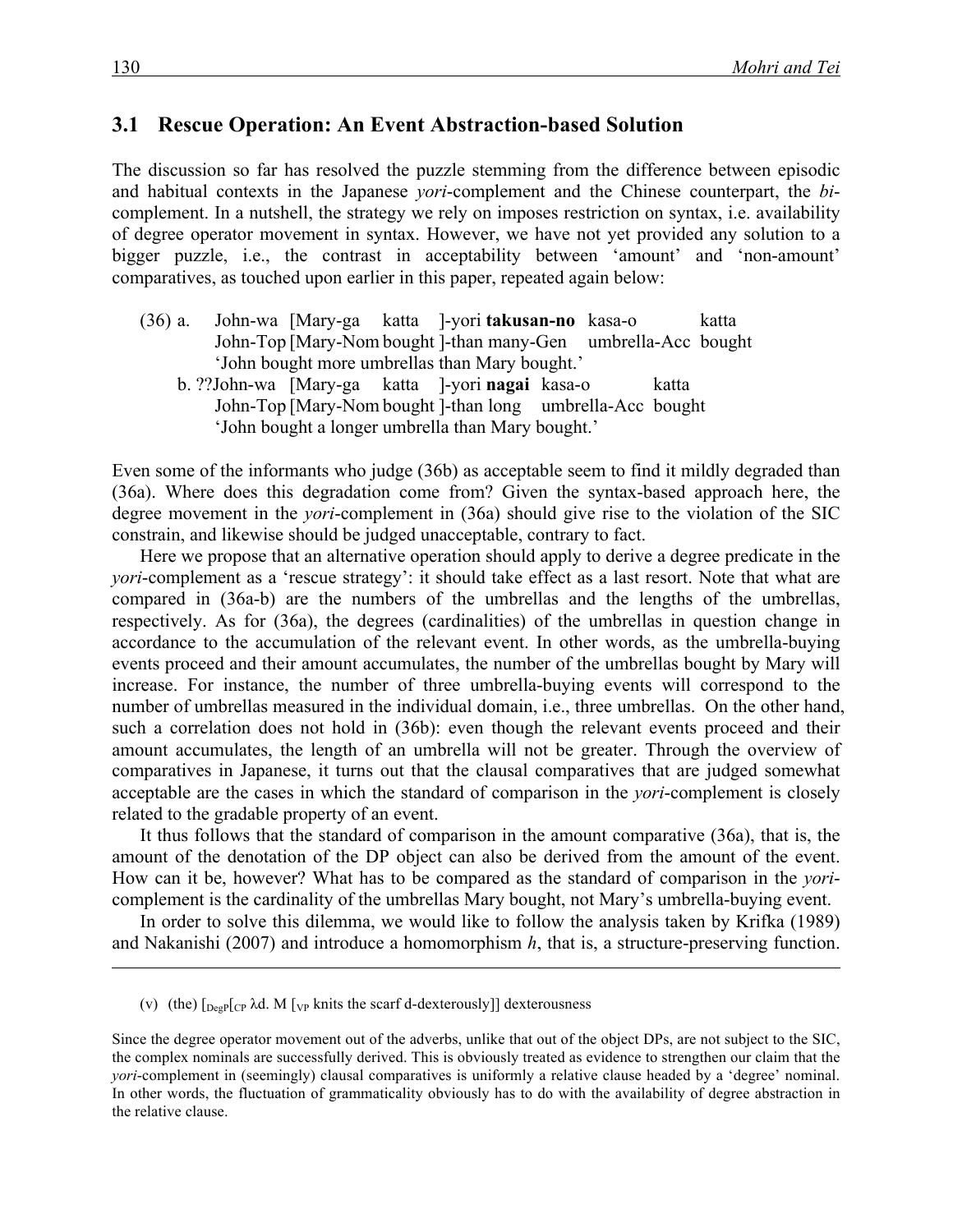This function maps elements in a domain to those in another domain while maintaining the structural relations in a monotonic fashion.<sup>6</sup>

(37) 
$$
h(e_1U_E e_2) = h(e_1)U_I h(e_2)
$$

This mechanism is not particular to Japanese comparatives, but should be conceived as a general option in natural language when a dilemma occurs between modifiers and the denotations of the modified objects. A verbal phrase (VP) is said to denote a predicate of events after the individual argument slots are all saturated (cf. Kratzer 1996). Let us examine the mechanism of this function with the following example:

#### (38) John was sleeping **for two hours**.

As Krifka points out, *for two hours*, which is adjoined to a VP segment, does not measure the amount of John's sleeping event, but the run time of the event. Thus, in order to get the adverbial modifier to function appropriately, Krifka proposes to introduce the structure-preserving function, *h*, which maps a set of events to a set of times for sleeping events in a monotonic fashion. After the function *h*'s application, the denotation of the VP has been mapped to a set of times, so the temporal adverbial nicely combines with the VP. Thus, with the help of *h*, the PP in (38) ends up measuring the run time of the event, but not the amount of the event.

One more important thing we should not forget is that we need to look at the semantic side of the temporal adverbial. It is generally assumed (cf. Schwarzschild 2002) that what measures the run time via *h* is not the adverbial itself, a measure function µ, which is a function that maps objects to degrees on a relevant scale. While the adverbial directly modifies the verbal predicate syntactically, it is mediated by a measure function  $\mu$  semantically. According to Krifka, a measure function  $\mu$  for time, for instance, can be associated with another measure function, that is, the one for event  $\mu$ ', as defined in (39):

(39) 
$$
\forall
$$
 e[ $\mu$ '(e) =  $\mu$ ( $he$ )] (Krifka 1989: 97)

(39) says that for all events, the amount of the event e measured by  $\mu$ ' in E (Event domain) has to be equal to the amount of *h*(e) measured in the individual domain.

The discussion so far gives us a hint of how we derive the complex nominal in (36a). With the help of the structure-preserving function *h* and a measure function for event, we will be able to work out a rescue operation in cases when degree abstraction fails to apply. Put differently, what we are claiming is that in a case like (36a), event abstraction applies to the *yori*complement instead of degree abstraction as a 'last resort' to yield a predicate of degrees. We assume, with Kratzer (1996), that the denotation of a verb includes an event argument, and also that T(ense) existentially quantifies over the event variable (cf. Higginbotham 1985). Thus the embedded CP complement denotes a proposition with the event argument existentially closed off, as shown in (40). However, obviously it is not an appropriate denotation for the application of *h*.

<sup>&</sup>lt;sup>6</sup> Measure functions must be monotonic relative to the given part-whole structure. Monotonicity is defined, for example, on an individual domain, as follows: iff there are at least two individuals x, y in I such that x is a proper subpart of y (i.e., x<y), for all x, y in I such that  $x \le y$ ,  $\mu(x) \le \mu(y)$  (see Nakanishi 2007:267 for more concrete discussion).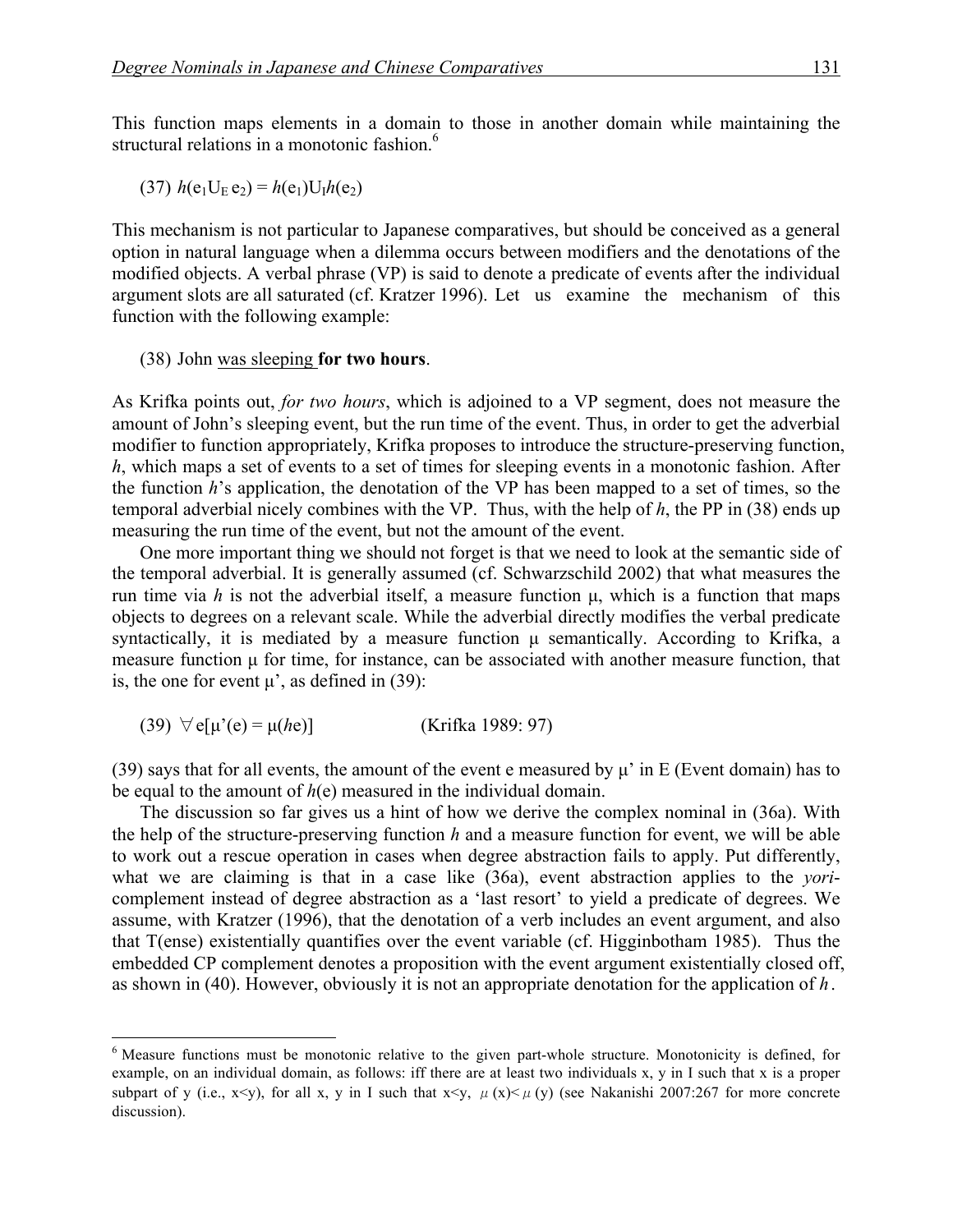(40)  $\text{[[CP]]=}\exists$  e. Agent (m, e)  $\land$  \*bought(the umbrella,e) ]

What is required for (40) is to disclose the event argument that has been existentially closed off. Thus, we appeal to existential disclosure (Dekker 1993), a mechanism designed to access implicit arguments, as follows:

(41)  $\text{[[CP]]} = \exists e \text{[Agent (m, e)} \land * \text{bought(the umbrella, e)}$ — existential disclosure →λ $e^{\bullet}$   $\exists$   $e$  [Agent (m, e)  $\land$  \*bought(the umbrella, e)  $\land$   $e^{\bullet}$ = $e$ ]

In this way, by exploiting existential disclosure, we can obtain the LF structure with the event argument λ-abstracted, as shown below:

```
(42) \lceil C<sub>P</sub> \lambdae. Mary bought(e) the many umbrellas \lceil
```
Due to the structure-preserving function *h*, furthermore, it will be shifted to a predicate of degrees, as in (43b). As a consequence, the derived CP denotation successfully combines with the degree nominal (42a) via Predicate Modification.

(43) a.  $\text{[NP]} = \lambda \text{d.amount(d)}$ 

b.  $\overline{[CP]}$  =  $\lambda$ d. [Mary bought(e) the many umbrellas  $\wedge \mu$ '(e) =  $\mu_{\text{amount}}(h(e))$  = d ] c. (the)  $[\lambda d]$ . Mary bought(e) the many umbrellas  $\wedge \mu$ '(e) =  $\mu(h(e))$  = d amount

Here again, a covert definite determiner applies to this complex predicate and returns the maximal degree, as shown in (43c).

The discussion here has dealt with the question of why amount clausal comparatives maintain their grammatical status although the degree movement is predicted to be blocked. What we have been claiming is that an alternative abstraction operation, that is, an event abstraction, should work as a last resort. This option itself might seem to be particular to Japanese comparatives at first blush, but it is not. The operation developed here should be considered an extended practice of the domain-shift operation by a homomorphism *h*, which is a general option available in the syntax-semantics interface.

## 4 **Conclusion**

We have presented our argument that seemingly clausal comparatives in Japanese are in actuality relative clauses headed by syntactically deleted degree nominals (cf. Sudo 2014). The grammatical degradation observed in some Japanese and Chinese comparatives can be commonly attributed to the violation of Specificity Island Constraint (SIC). We have also proposed that the amount-typed clausal comparative in Japanese can rely on an alternative without degree operator movement, that is, an event-abstraction strategy, which may circumvent the SIC violation.